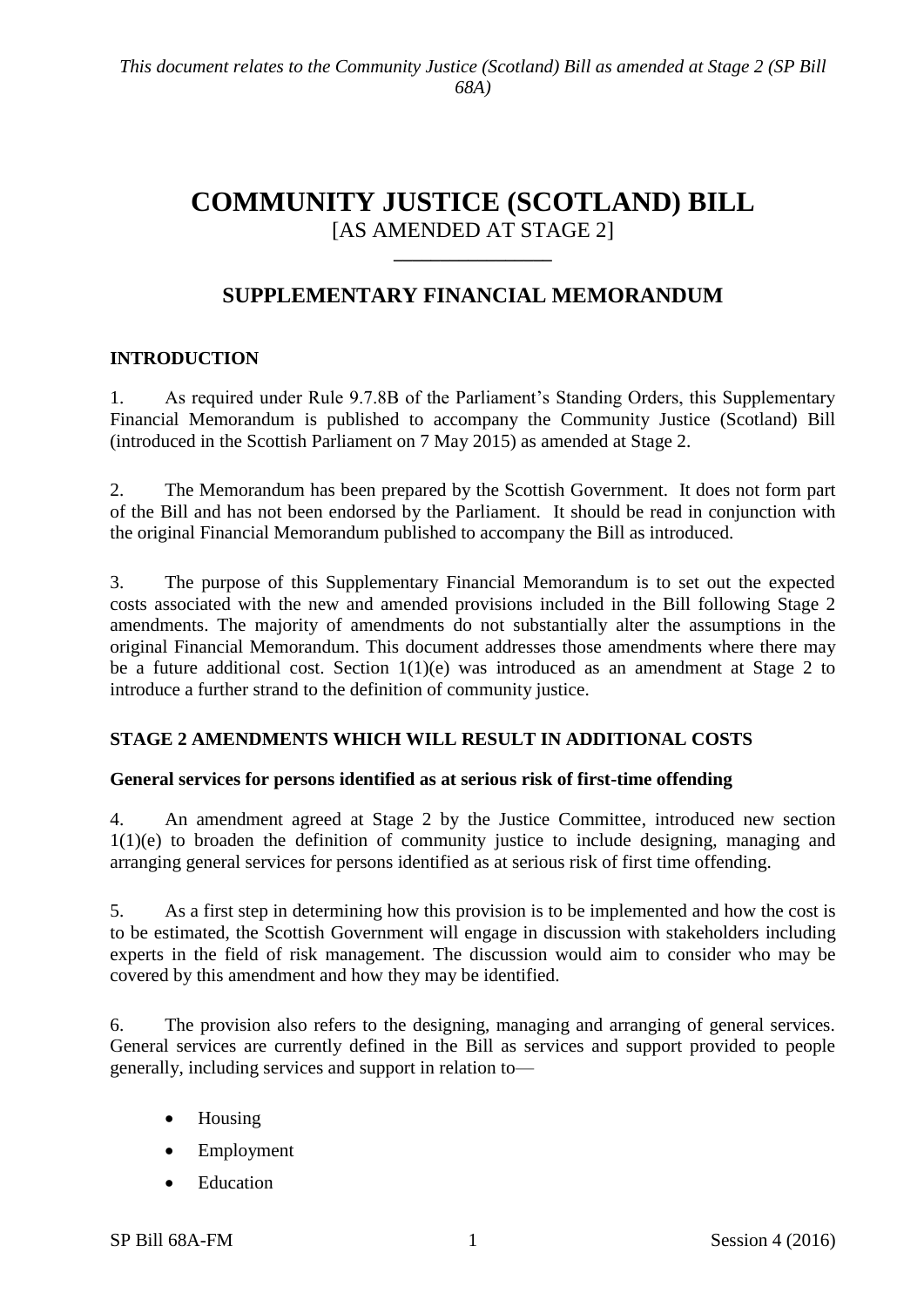- Looked-after children
- Alcohol and drug dependency
- Physical and emotional childhood and adolescent trauma.

7. These are services which already exist and are provided to people generally. The amendment requires, amongst other things, that the community justice partners plan these services – not provide them. Accordingly, it would be reasonable to assume that those who currently provide these services (local authorities, charities, Health Boards etc.) would continue to do so and within existing resource allocation. The likely implication for central and local government would be that in responding to this amendment, they would make use of the funding they have already allocated for areas such as early years, education, youth justice, tackling unemployment, substance misuse and community policing.

8. With regard to identifying those at serious risk of first-time offending, some further work would be required to clarify and agree with stakeholders what is meant by "serious". Evidence shows that the best opportunity to identify people at risk of offending may be early detection in childhood. Post-childhood, identification may involve making assumptions or creating a list of identifiable factors, and then screening the whole population based on those. However, this may not be feasible given that there does not appear to be any accepted typology of adult-onset offending.

9. Another option might be to define the screening process as comprising of referrals from a number of recognised sources, such as medical practitioners (e.g. local GPs); the police; or social workers – indeed, self-referral might also be included. Given that all of these sources already exist and are accessible to the whole population, then it would be reasonable to assume that there would be no additional cost.

10. There may be consequential costs for the Scottish Government arising from this amendment in terms of higher costs for the preparation of the new National Strategy and the new National Performance Framework; and for the new national body Community Justice Scotland in terms of additional analytical work and engagement. However, until greater clarity can be obtained on the implications for policy in implementing the amendment and the practicalities associated with it, the consequential costs can neither be identified nor quantified. Once clarity is obtained, appropriate costing will be carried out and estimates provided.

## **UPDATE ON ESTIMATED COSTS**

## **Pension fund liability**

11. In paragraph 94 of the Financial Memorandum which accompanied the Bill at Introduction, the Scottish Government indicated that further information was being collated on the cessation value of the pension fund liability from the five pension fund providers who collect pension contributions from the Community Justice Authorities (CJAs) to pay into the Local Government Pension Scheme. An undertaking was given that the Scottish Government would provide an update to Parliament during Stage 1. It was also noted that the estimate of £2.5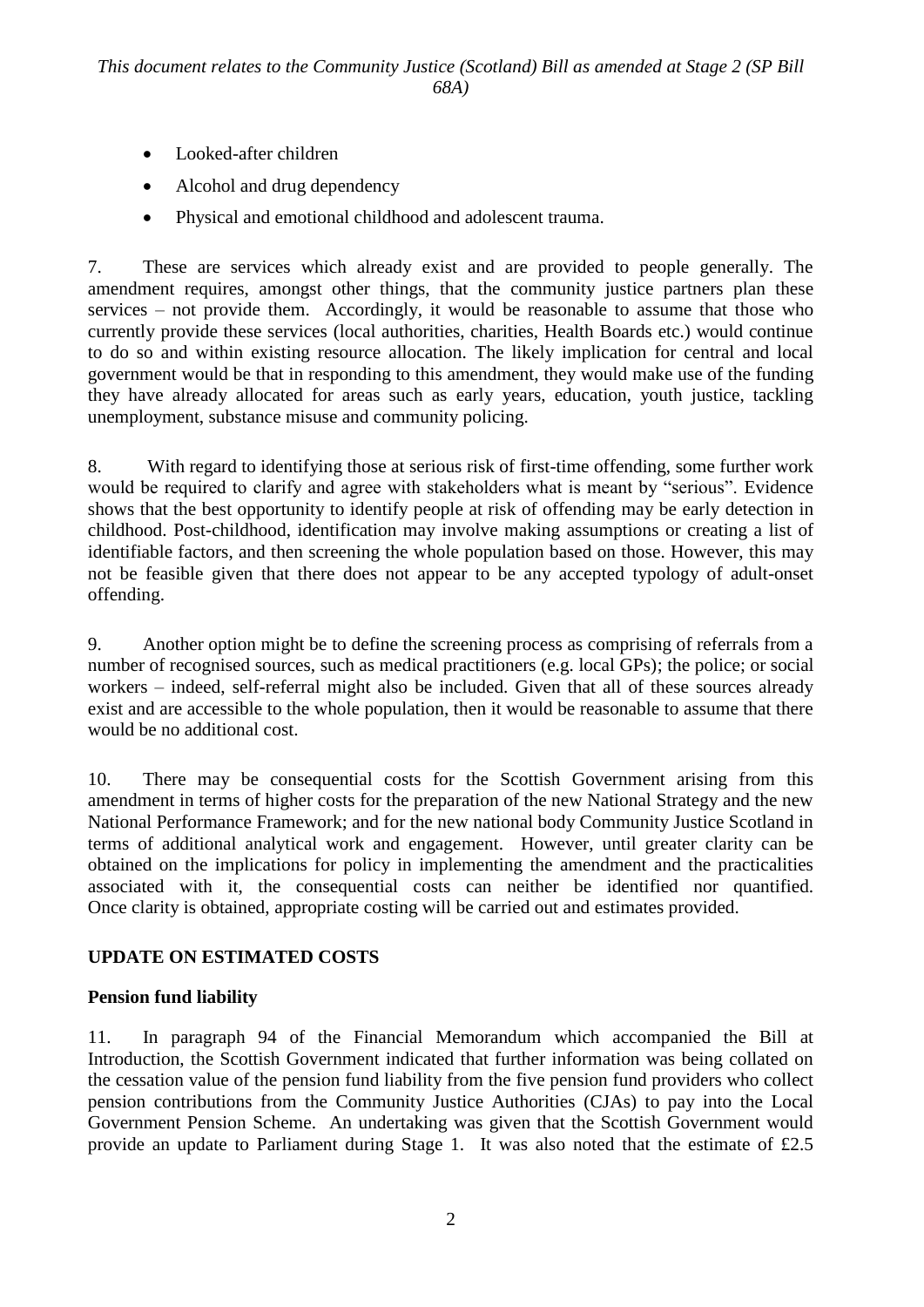#### *This document relates to the Community Justice (Scotland) Bill as amended at Stage 2 (SP Bill 68A)*

million was likely to be an under-estimate, given that it relied on an existing 2014 triennial actuarial valuation, which was the best information available at that time.

12. On 8 September 2015, the Minister for Community Safety and Legal Affairs wrote to the Finance Committee to advise that the initial estimated shortfall of £2.5 million had been superseded by an indicative 2017 triennial valuation of £4.5 million. The increased estimate was largely due to a higher final contribution being required from the CJAs given that they would no longer be contributing to the pension fund.

13. The pension liability figures will continue to be estimates due to uncertainty in public sector pension performance, and in CJA staffing and deferred member levels. The estimate of £4.5 million could therefore be subject to an increase or decrease, depending on circumstances. The Scottish Government understands that finalised figures will be available in late 2016/17.